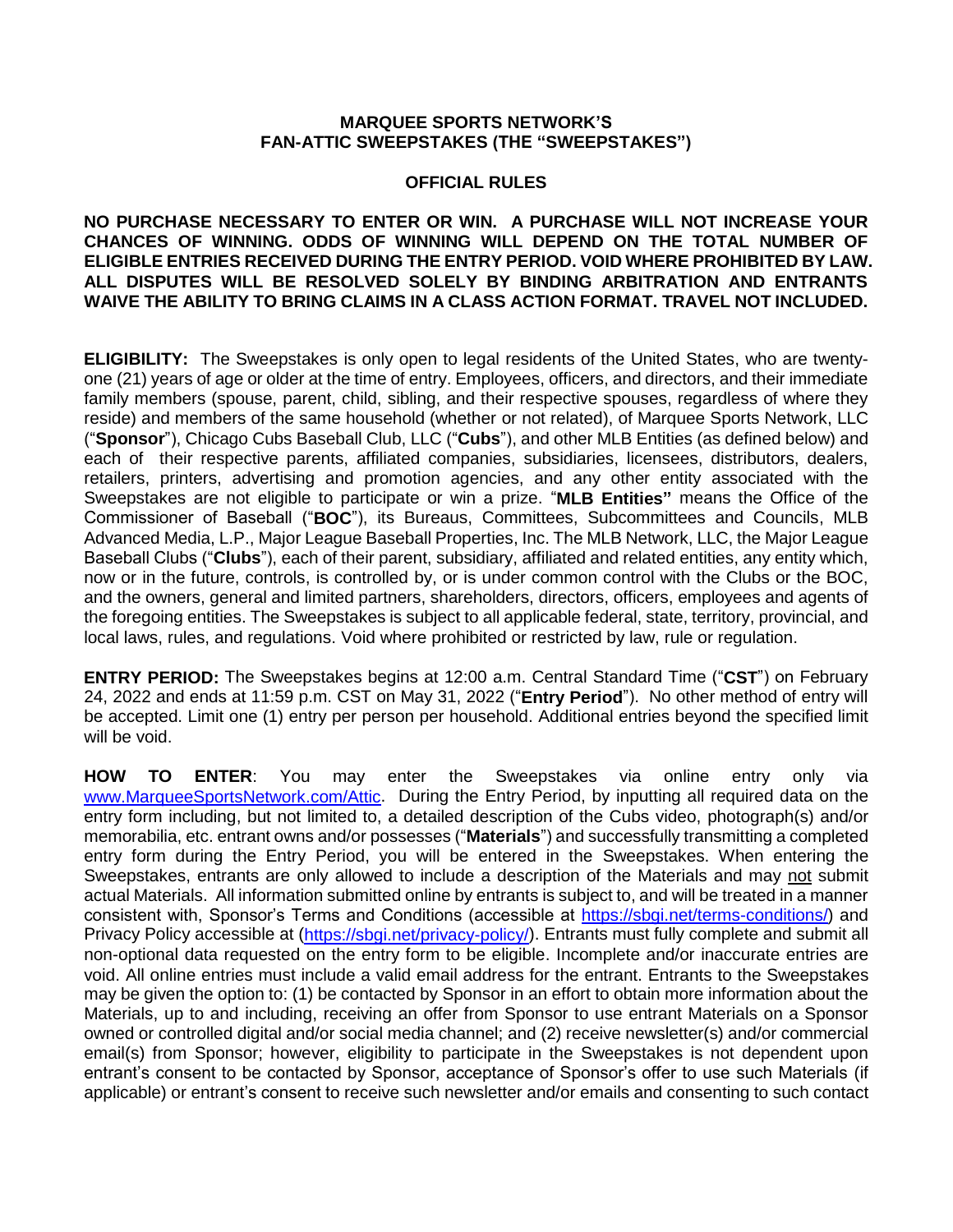by Sponsor, use of the Materials by Sponsor and/or receipt of such newsletters and/or emails will not impact an entrant's chances of winning. In the event Sponsor expresses an interest in obtaining and using any Materials and entrant consents to such use, entrant will be credited and compensated, as determined by Sponsor, in its sole discretion. No other method of entry will be accepted.

**RANDOM DRAWING:** On or about June 6, 2022, ten (10) potential winners will be selected by random drawing from among all eligible entries received during the Entry Period. Subject to verification of eligibility and compliance with these Official Rules, the potential winners will be declared the official winners of the Sweepstakes (each, a "**Winner**" and collectively "**Winners**"). The decisions of the Sponsor are final and binding on all matters relating to this Sweepstakes. Odds of winning depend on the total number of eligible entries received.

## **PRIZES:**

**Grand Prize**: One (1) Winner will receive a behind-the-scenes experience at Wrigley Field for Winner and three (3) additional guests, including tickets to a mutually agreed upon Chicago Cubs 2022 regular season home game and a meet-and-greet with select Sponsor broadcasters in the press box prior to the game. Approximate Retail Value ("**ARV**") of Grand Prize: \$1,000.00

**First Prize**: Four (4) Winners will receive one (1) autographed baseball from a current or former Chicago Cubs player. ARV of each First Prize: \$200.00

**Second Prize**: Five (5) Winners will receive a Sponsor prize pack. ARV of each Second Prize: \$100.00

Winners must accept prizes as stated by Sponsor or prize will be forfeited and awarded to an alternate winner. Any difference between the stated ARV and actual value of a prize will not be awarded. Total ARV of the prizes is \$2,300.00.

**PRIZE CONDITIONS:** All prize details shall be determined in the sole and absolute discretion of Sponsor. Each winner is fully responsible for any and all applicable federal, state, territory, provincial, and local taxes (including income and withholding taxes). All costs and expenses associated with prize acceptance and use which are not specifically included in the prize description above, including but not limited to transportation, lodging, meals, gratuities, insurance, and other expenses, are the sole responsibility of the winner. The prize is non-transferable and non-assignable, with no cash redemptions except at Sponsor's sole and absolute discretion. Sponsor reserves the right to substitute any prize (or any portion thereof) with a prize of comparable or greater value at its sole and absolute discretion.

**Additional Prize Conditions:** TRANSPORTATION IS NOT INCLUDED. The Winner's guest must be eighteen (18) years of age or older, unless accompanied by a parent or legal guardian. The Winner and his/her guests agree to comply with all applicable Sponsor, ballpark and/or venue rules regulations in connection with the Grand Prize. Sponsor and the Cubs reserve the right to remove or to deny entry to the Winner and/or his/her guests who engage in a non-sportsmanlike or disruptive manner, or with intent to annoy, abuse, threaten or harass any other person at the game, event or exhibition. Released parties (defined below) will not be responsible for weather conditions, Acts of God, acts of terrorism, civil disturbances, work stoppage or any other natural disaster outside their control that may cause the cancellation or promotional purpose whatsoever. Any such resale or commercial or promotional use may result in disqualification and prize forfeiture, any may invalidate the license granted by the game, event or exhibition tickets. In the vent Wrigley Field is unavailable for any reason, Sponsor reserves the right to substitute an alternate date or location as determined by Sponsor and Cubs.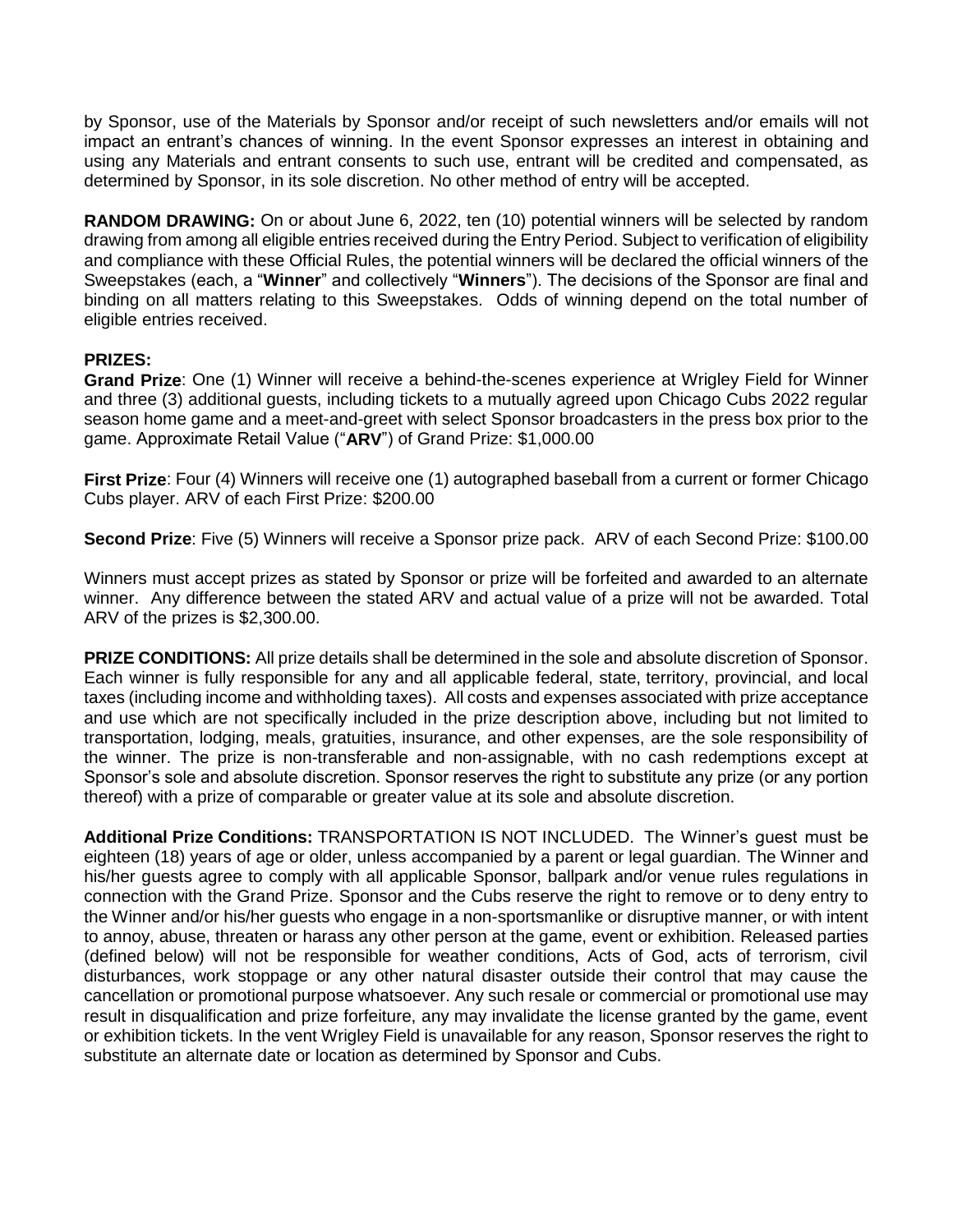**NOTIFICATION:** Each potential winner will be notified at the email address or phone number provided at the time of entry (the "**Prize Notification**"). In the event that any potential winner does not respond to the Prize Notification within two (2) days of the date of issuance or declines the prize for any reason, a disqualification will result, the prize will be forfeited and, at Sponsor's sole discretion and time permitting, an alternate potential winner may be randomly selected from among all remaining eligible entries received during the Entry Period. Each potential winner may be required to submit his/her valid social security number and/or other identification to Sponsor and may receive an IRS Form 1099 for any prize valued at \$600 or greater. Each potential winner may be required to execute and return an Affidavit of Eligibility and Release of Liability and, unless prohibited by law, a Release of Publicity, within two (2) days of the date of issuance. Failure to submit any identification required by Sponsor or to return any required documents within the specified time period, noncompliance with these Official Rules, the return of Prize Notification or of the prize (or any portion thereof) as non-deliverable, may result in the potential winner's disqualification and prize forfeiture and, at Sponsor's sole discretion and time permitting, may cause an alternate potential winner to be randomly selected from among all remaining eligible entries during the applicable Entry Period.

**WAIVER OF LIABILITY/PUBLICITY RELEASE:** By entering the Sweepstakes, each entrant agrees to (a) be bound by these Official Rules, including all entry requirements, and (b) waive any and all claims against Sponsor, Cubs, Sinclair Broadcast Group, Twitter, Inc., Facebook, Inc., Apple, Inc., LinkedIn, and each of their respective parents, affiliated companies, subsidiaries, officers, directors, employees, agents, licensees, distributors, dealers, retailers, printers, representatives, advertising and promotion agencies, and any other company associated with the Sweepstakes, and all of their respective officers, directors, employees, agents, and representatives (collectively, "**Released Parties**") for any injury, damage, or loss that may occur, directly or indirectly, in whole or in part, from participation in the Sweepstakes, receipt or use of any prize (or any portion thereof), or any travel or activity related thereto. By entering the Sweepstakes, each entrant gives his/her express permission to be contacted by Sponsor by telephone, email, and/or postal mail for Sweepstakes purposes. Each winner, by acceptance of the prize, grants to Sponsor, and each of their respective designees the right to publicize his/her name, city and state of residence, prize information, photograph, voice, statements, and/or other likeness for advertising, promotional, trade, and any other purpose, in any media or format now known or hereafter devised, throughout the world, in perpetuity, without limitation and without further compensation, consideration, permission or notification, unless prohibited by law.

**GENERAL CONDITIONS:** The decisions of Sponsor are final and binding on all matters relating to this Sweepstakes. Released Parties are not responsible for stolen, late, incomplete, illegible, inaccurate, misdirected, lost, misrouted, scrambled, damaged, delayed, undelivered, mutilated, postage-due, or garbled entries, transmissions, email, or mail; lost, interrupted, or unavailable network, cable, satellite, server, Internet Service Provider (ISP), wireless network, website, or other connections: availability. accessibility, miscommunications, or failures of computer, satellite, telephone, cable, or wireless transmissions or lines; computer hardware or software malfunctions, failures, or difficulties; wireless service congestion; failures or malfunctions of phones, phone lines, telephone systems, wireless towers, or cellular tower equipment; any error, omission, interruption, defect, or delay in wireless or other transmission, processing, or communication; printing, typographical, or other errors appearing within these Official Rules, in any Sweepstakes-related advertisements, or other materials; or any other errors, problems, or difficulties of any kind, whether human, mechanical, electronic, or other, relating to the Sweepstakes, including, without limitation, errors or difficulties which may occur in connection with administration of the Sweepstakes, processing of entries, announcement of any winner, or any Sweepstakes-related materials. Released Parties are also not responsible for any incorrect or inaccurate information, whether caused by website users (e.g., hacking) or by any equipment or programming associated with or utilized in the Sweepstakes. Released Parties are not responsible for injury or damage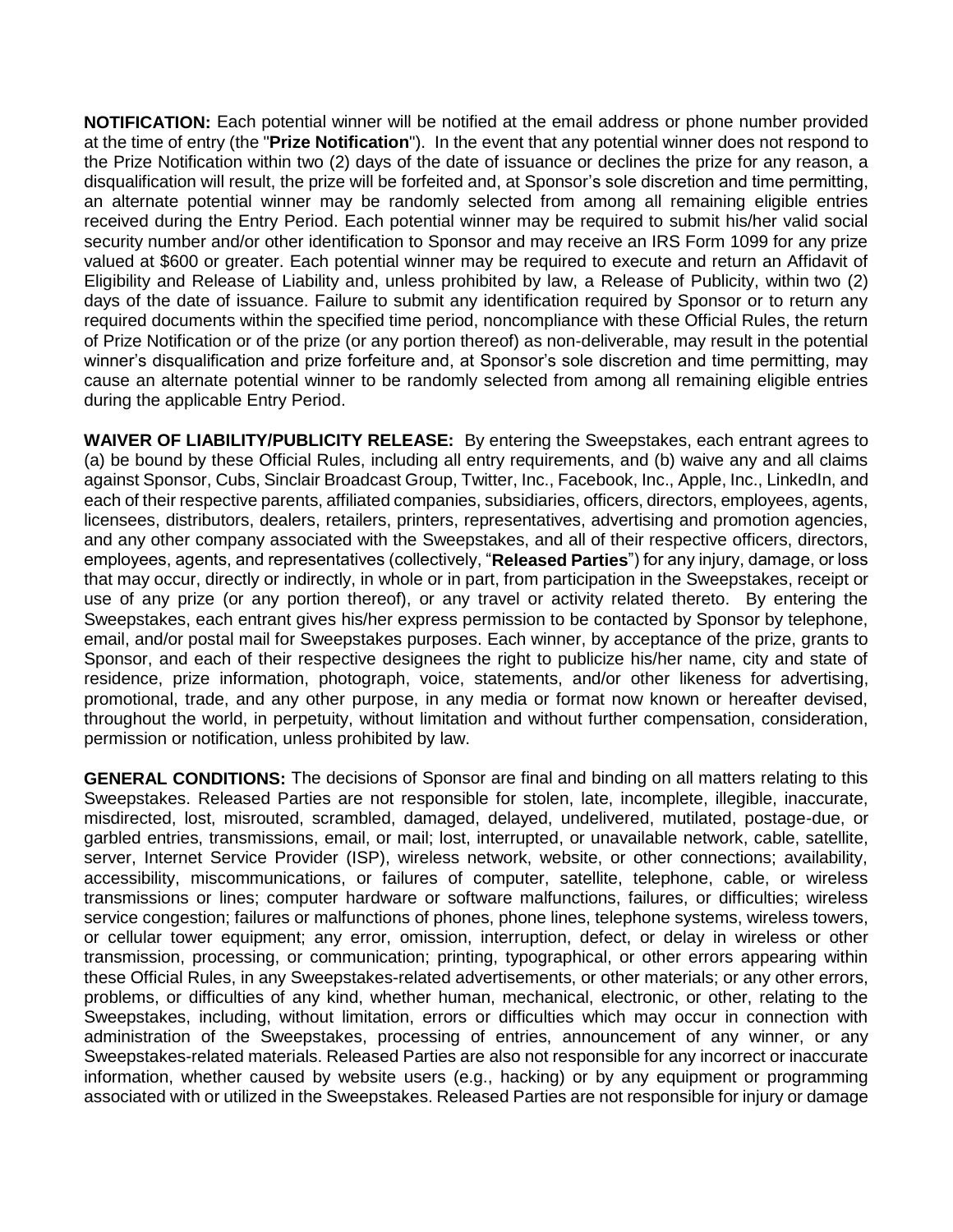to entrant's or to any other person's computer and/or wireless device related to or resulting from participating in this Sweepstakes or downloading materials from or use of the Sweepstakes website. Persons who tamper with or abuse any aspect of the Sweepstakes or website; attempt to undermine the legitimate operation of the Sweepstakes by cheating, deception, or other unfair playing practices; intend to annoy, abuse, threaten, or harass any other entrant or any representative of Sponsor; or who are in violation of these Official Rules, as solely determined by Sponsor, will be disqualified and all associated entries will be void. Sponsor shall have the sole right to disqualify any entrant for violation of these Official Rules or any applicable laws relating to the Sweepstakes and to resolve all disputes in its sole discretion. Released Parties (a) make no warranty, guaranty, or representation of any kind concerning any prize (or any portion thereof) and (b) disclaim any implied warranty. Sponsor's failure to enforce any term of these Official Rules shall not constitute a waiver of that provision.

Sponsor reserves the right, in its sole discretion, to modify, suspend, extend, or cancel the Sweepstakes (or any portion thereof) in the event Sponsor is prevented from executing the Sweepstakes as contemplated herein by any event beyond Sponsor's control, including but not limited to: fire; flood; earthquake; explosion; public health crisis, pandemic or epidemic; labor dispute or strike; act of God or public enemy; network or equipment failure; riot or civil disturbance; terrorist threat or activity; war (declared or undeclared); court order; or federal, state, or local government law, order, or regulation. Sponsor also reserves the right, in its sole discretion, to modify, suspend, extend, or cancel the Sweepstakes (or any portion thereof) should virus, bugs, unauthorized human intervention, or other causes or events corrupt administration, security, fairness, integrity, or proper operation of the Sweepstakes. In the event of cancellation, Sponsor may elect to identify the winner and award the prize by way of random drawing from among all non-suspect, eligible entries received up to the time of cancellation. Sponsor also reserves the right, in its sole discretion, to modify these Official Rules for clarification purposes without materially affecting the terms and conditions of the Sweepstakes.

**CAUTION: ANY ATTEMPT TO DELIBERATELY DAMAGE ANY WEBSITE ASSOCIATED WITH THIS SWEEPSTAKES OR UNDERMINE THE CONTENT OR LEGITIMATE OPERATION OF THIS SWEEPSTAKES MAY BE A VIOLATION OF CRIMINAL AND CIVIL LAWS AND, SHOULD SUCH AN ATTEMPT BE MADE, SPONSOR WILL DISQUALIFY ANY ENTRANT RESPONSIBLE FOR THE ATTEMPT AND SPONSOR AND ITS RESPECTIVE AGENTS RESERVE THE RIGHT TO SEEK DAMAGES (INCLUDING ATTORNEYS' FEES) AND OTHER REMEDIES FROM ANY PERSON(S) RESPONSIBLE FOR THE ATTEMPT TO THE FULLEST EXTENT PERMITTED BY LAW.**

Entries generated by a script, macro, or other mechanical or automated means will be disqualified. In the event of dispute as to the identity or eligibility of any potential winner based on email address, the winning entry will be declared made by the Authorized Account Holder of the email address submitted at the time of entry, provided he/she is eligible according to these Official Rules. The "**Authorized Account Holder**" is the natural person to whom the applicable ISP or other organization (such as a business or educational institution) has assigned the submitted email address for the domain associated with such email address.

**ARBITRATION; CLASS ACTION WAIVER:** As a condition of entering this Sweepstakes, each entrant agrees that (a) any and all disputes, claims, controversies, or causes of action arising out of or relating to this Sweepstakes or any prizes awarded (each, a "**Claim**") shall be (i) arbitrated on an individual basis only and shall not be consolidated or joined with or in any arbitration or other proceeding involving a Claim of any other party and (ii) settled by binding arbitration in Cook County, Illinois before a single arbitrator appointed by JAMS in accordance with its then governing rules and procedures, and judgment on the award rendered by the arbitrator may be entered by any court having jurisdiction thereof; and (b) under no circumstance will entrant be permitted to obtain awards for, and entrant hereby waives all rights